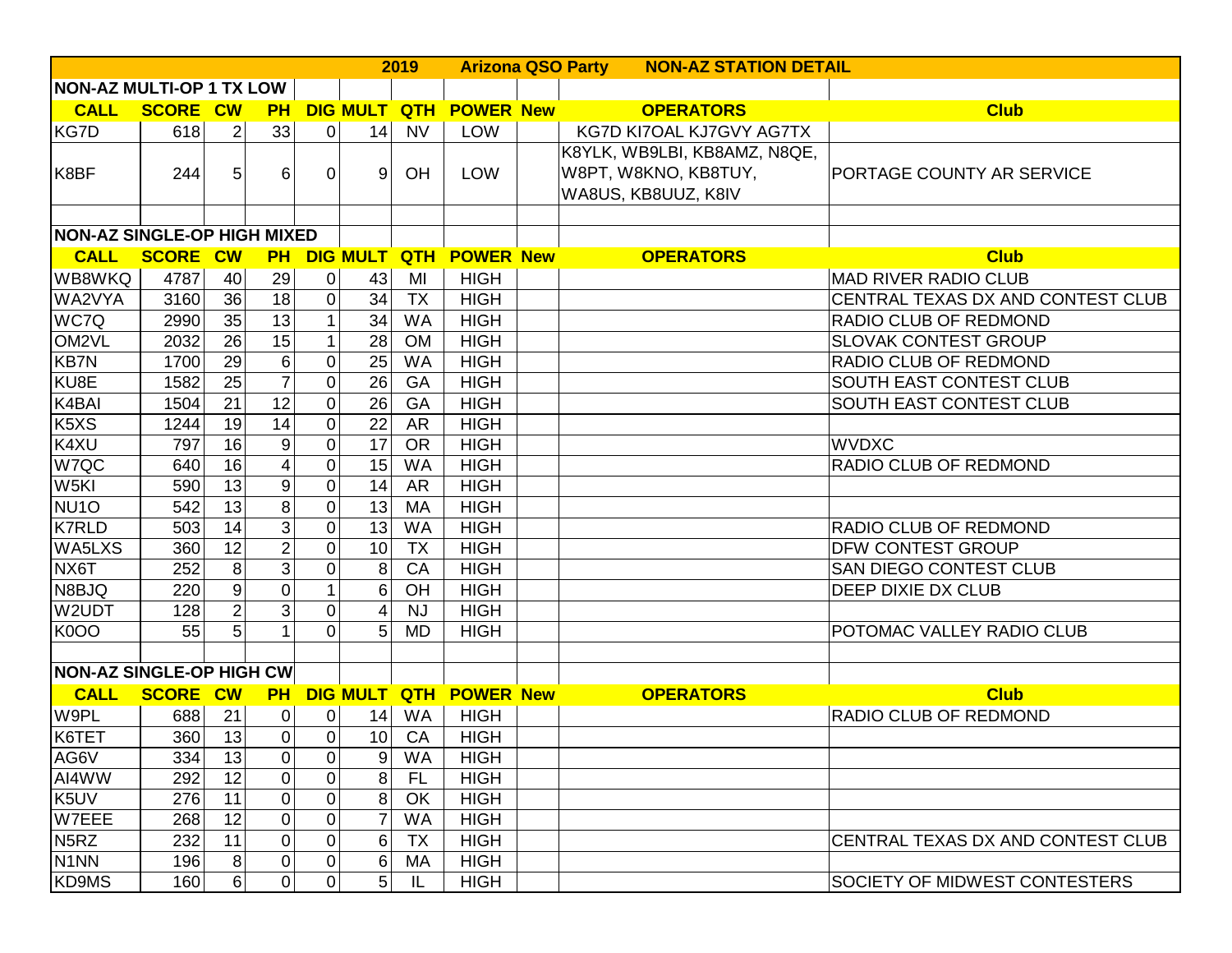| W6OAT                              | 112             | $\mathbf{3}$            | $\overline{0}$ | $\Omega$                | 2                | <b>WA</b> | <b>HIGH</b>            |         |                  | <b>WESTERN WASHINGTON DX CLUB</b> |
|------------------------------------|-----------------|-------------------------|----------------|-------------------------|------------------|-----------|------------------------|---------|------------------|-----------------------------------|
|                                    |                 |                         |                |                         |                  |           |                        |         |                  |                                   |
| <b>NON-AZ SINGLE-OP HIGH PHONE</b> |                 |                         |                |                         |                  |           |                        |         |                  |                                   |
| <b>CALL</b>                        | <b>SCORE CW</b> |                         | <b>PH</b>      |                         | <b>DIG MULT</b>  |           | <b>QTH POWER New</b>   |         | <b>OPERATORS</b> | <b>Club</b>                       |
| <b>KG4SRK</b>                      | 212             | $\mathbf 0$             | 14             | 0                       | 8                | <b>KY</b> | <b>HIGH</b>            |         |                  |                                   |
| <b>WB4HRL</b>                      | 4               | $\mathbf 0$             | $\overline{2}$ | $\Omega$                | 2 <sup>1</sup>   | SC        | <b>HIGH</b>            |         |                  | <b>SWAMP FOX CONTEST GROUP</b>    |
|                                    |                 |                         |                |                         |                  |           |                        |         |                  |                                   |
| <b>NON-AZ SINGLE-OP LOW MIXED</b>  |                 |                         |                |                         |                  |           |                        |         |                  |                                   |
| <b>CALL</b>                        | <b>SCORE CW</b> |                         | <b>PH</b>      |                         | <b>DIG MULT</b>  |           | <b>QTH POWER New</b>   |         | <b>OPERATORS</b> | <b>Club</b>                       |
| N6NR                               | 6378            | 33                      | 80             | $\overline{0}$          | 43               | <b>WA</b> | <b>LOW</b>             |         |                  | RADIO CLUB OF REDMOND             |
| N6MU                               | 4093            | 34                      | 53             | 0                       | 33               | CA        | LOW                    |         |                  | SOUTHERN CALIFORNIA CONTEST CLUB  |
| <b>KOMPH</b>                       | 1000            | 18                      | 9              | $\overline{0}$          | 20               | <b>MN</b> | LOW                    |         |                  | <b>MINNESOTA WIRELESS ASSN</b>    |
| <b>WAOLJM</b>                      | 882             | 17                      | 12             | $\overline{0}$          | 17               | <b>MN</b> | <b>LOW</b>             |         |                  | MINNESOTA WIRELESS ASSN           |
| W4UT                               | 740             | 16                      | $\overline{8}$ | $\overline{0}$          | 16               | <b>TN</b> | LOW                    |         |                  | TENNESSEE CONTEST GROUP           |
| KD5ILA                             | 708             | $\pmb{0}$               | 24             | $\overline{\mathbf{4}}$ | 19               | <b>AR</b> | LOW                    |         |                  | FORT SMITH AREA ARC               |
| WA8ZBT                             | 685             | 17                      | 5              | $\overline{0}$          | 15               | <b>TX</b> | LOW                    |         |                  | <b>DFW CONTEST GROUP</b>          |
| N4ARO                              | 625             | 14                      | $\overline{7}$ | $\mathbf 0$             | 15               | <b>TN</b> | LOW                    |         |                  | TENNESSEE CONTEST GROUP           |
| W6GMT                              | 565             | 13                      | 5              | $\mathbf 0$             | 15               | <b>MN</b> | LOW                    |         |                  | MINNESOTA WIRELESS ASSN           |
| WA5SOG                             | 562             | 14                      | 5              | $\overline{0}$          | 14               | <b>AR</b> | LOW                    |         |                  | FORT SMITH AREA ARC               |
| <b>N0BK</b>                        | 562             | 11                      | 11             | $\overline{0}$          | 14               | <b>MN</b> | LOW                    |         |                  |                                   |
| N7JI                               | 496             | 16                      |                | $\mathbf 0$             | 12               | <b>OR</b> | LOW                    |         |                  |                                   |
| W7GFW                              | 375             | 12                      |                | $\mathbf 0$             | 11               | <b>WA</b> | <b>LOW</b>             |         |                  |                                   |
| KG4IGC                             | 370             | 11                      | 5              | $\overline{0}$          | 10               | <b>SC</b> | LOW                    |         |                  | <b>SWAMP FOX CONTEST GROUP</b>    |
| VE3NR                              | 320             | 8                       | 6              | $\overline{0}$          | 10               | ON        | LOW                    |         |                  | <b>CONTEST CLUB ONTARIO</b>       |
| WN7Y                               | 280             | $\boldsymbol{9}$        | $\overline{2}$ | 0                       | $\boldsymbol{9}$ | <b>MT</b> | LOW                    |         |                  | <b>BIG SKY CONTESTERS</b>         |
| VE5GC                              | 262             | $\overline{7}$          | 4              | $\overline{0}$          | 9                | <b>SK</b> | LOW                    |         |                  |                                   |
| K4VBM                              | 244             | $\overline{7}$          | 4              | $\mathbf 0$             | 8                | GA        | LOW                    |         |                  | <b>GEORGIA CONTEST GROUP</b>      |
| K <sub>5</sub> IX                  | 219             | $\overline{8}$          | 1              | $\overline{0}$          | $\overline{7}$   | <b>TX</b> | LOW                    |         |                  | CENTRAL TEXAS DX AND CONTEST CLUB |
| <b>W6NKR</b>                       | 199             | $\overline{2}$          | $\overline{7}$ | 0                       | $\boldsymbol{9}$ | CA        | LOW                    | $\sf X$ |                  |                                   |
| W3WHK                              | 195             | $\boldsymbol{9}$        | 1              | $\mathbf 0$             | 5 <sup>1</sup>   | PA        | LOW                    |         |                  | <b>FRANKFORD RADIO CLUB</b>       |
| VE9ML                              | 184             | $\overline{4}$          | 4              | $\mathbf 0$             | $\overline{7}$   | <b>NB</b> | <b>LOW</b>             |         |                  | <b>MARITIME CONTEST CLUB</b>      |
| W8TB                               | 136             | $\overline{\mathbf{4}}$ | 1              | $\overline{0}$          | 4                | <b>OH</b> | LOW                    |         |                  |                                   |
| N7GP                               | 106             | $\mathbf{1}$            | 1              | 0                       | $\overline{2}$   | OH        | LOW                    |         |                  |                                   |
| WQ6X                               | 36              | 4                       | $\mathbf{1}$   | $\overline{0}$          | $\vert 4 \vert$  | CA        | LOW                    |         |                  | MOTHERLODE DX CONTEST CLUB        |
|                                    |                 |                         |                |                         |                  |           |                        |         |                  |                                   |
| <b>NON-AZ SINGLE-OP LOW CW</b>     |                 |                         |                |                         |                  |           |                        |         |                  |                                   |
| <b>CALL</b>                        | <b>SCORE CW</b> |                         | <b>PH</b>      |                         |                  |           | DIG MULT QTH POWER New |         | <b>OPERATORS</b> | <b>Club</b>                       |
| N8NA                               | 1050            | 25                      | 0              | 0                       | 19               | DE        | <b>LOW</b>             |         |                  | <b>FRANKFORD RADIO CLUB</b>       |
| KD7H                               | 984             | 26                      | 0              | 0                       | 17               | <b>WA</b> | <b>LOW</b>             |         |                  | <b>RADIO CLUB OF REDMOND</b>      |
| <b>WAOLIF</b>                      | 744             | 23                      | $\overline{0}$ | 0                       | 14               | <b>MN</b> | LOW                    |         |                  | <b>MINNESOTA WIRELESS ASSN</b>    |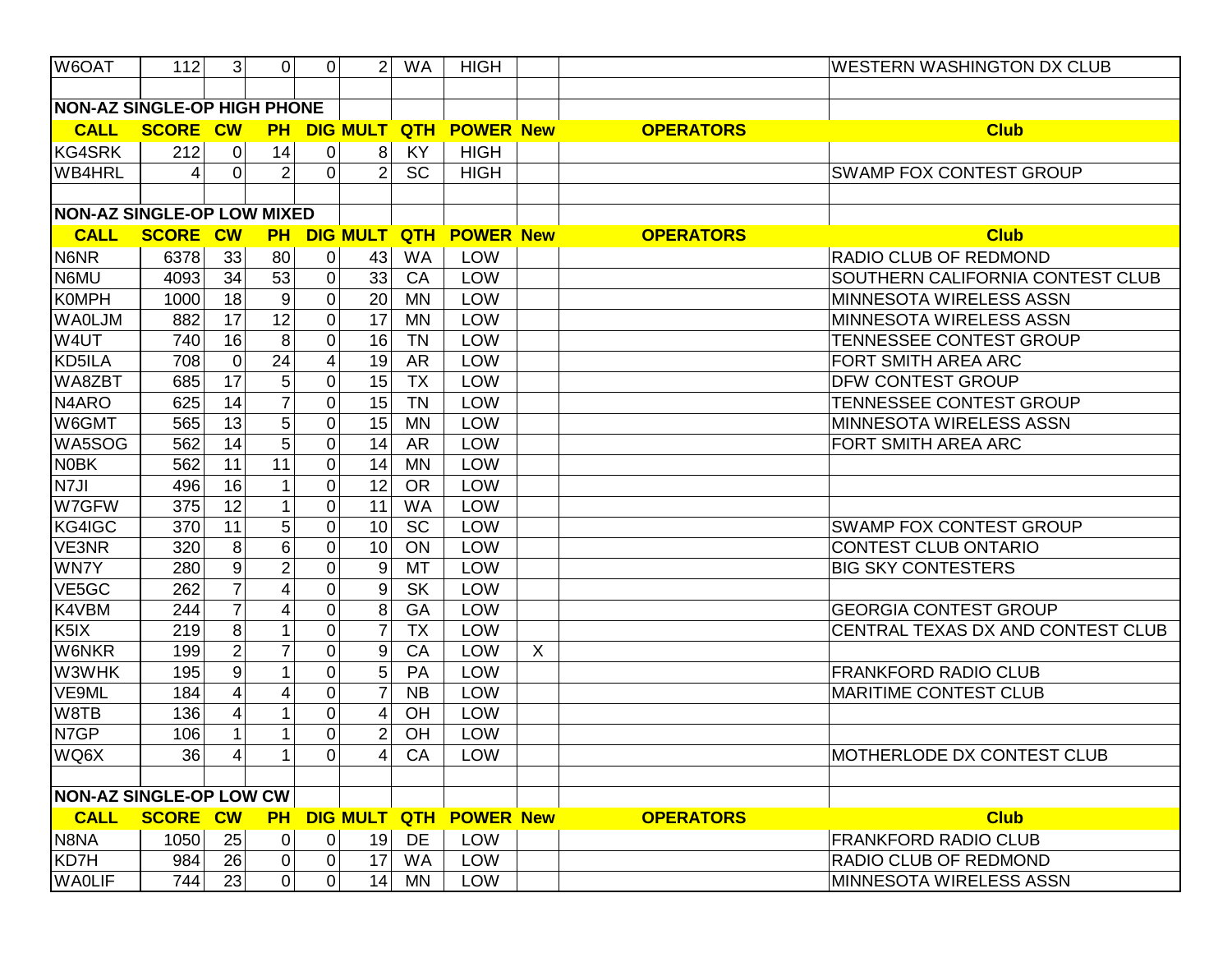| K <sub>5</sub> LH  | 716            | 22             | $\mathbf 0$    | $\overline{0}$ | <b>TX</b><br>14               | <b>LOW</b> |             | <b>HEART OF TEXAS DX SOCIETY</b>       |
|--------------------|----------------|----------------|----------------|----------------|-------------------------------|------------|-------------|----------------------------------------|
| W7GF               | 672            | 22             | $\overline{0}$ | 0              | 13<br><b>OR</b>               | LOW        |             |                                        |
| KI6OY              | 620            | 20             | 0              | 0              | 13<br>CA                      | LOW        |             | NORTHERN CALIFORNIA CONTEST CLUB       |
| <b>KC7YE</b>       | 594            | 19             | $\mathbf 0$    | $\overline{0}$ | 13<br><b>WA</b>               | LOW        |             | SNOHOMISH COUNTY HAMS CLUB             |
| <b>K0JV</b>        | 508            | 17             | 0              | 0              | 12<br><b>SD</b>               | LOW        |             |                                        |
| W8BZY              | 484            | 16             | 0              | $\overline{0}$ | 12<br>OH                      | LOW        |             |                                        |
| W7CD               | 484            | 16             | $\overline{0}$ | 0              | 12<br><b>WA</b>               | LOW        |             | <b>WESTERN WASHINGTON DX CLUB</b>      |
| W5QLF              | 484            | 16             | $\overline{0}$ | 0              | 12<br><b>TX</b>               | LOW        |             | <b>SOUTH TEXAS DX AND CONTEST CLUB</b> |
| N9JF               | 484            | 16             | 0              | 0              | 12<br>IL                      | LOW        |             | SOCIETY OF MIDWEST CONTESTERS          |
| KJ4AOM             | 436            | 14             | 0              | $\overline{0}$ | 12<br><b>KY</b>               | LOW        |             |                                        |
| KM4FO              | 430            | 15             | 0              | $\overline{0}$ | 11<br><b>KY</b>               | LOW        |             | <b>KENTUCKY CONTEST GROUP</b>          |
| <b>WOPHX</b>       | 420            | 16             | 0              | 0              | 10<br><b>MN</b>               | LOW        |             |                                        |
| WA1UJU             | 408            | 14             | 0              | 0              | 11<br>MI                      | LOW        |             |                                        |
| VE3AQ              | 340            | 12             | 0              | 0              | 10<br>ON                      | LOW        |             | <b>CONTEST CLUB ONTARIO</b>            |
| KN4Y               | 298            | 11             | $\overline{0}$ | $\overline{0}$ | 9<br><b>FL</b>                | <b>LOW</b> |             | <b>FLORIDA CONTEST GROUP</b>           |
| W7POE              | 292            | 12             | 0              | 0              | 8<br><b>WA</b>                | LOW        |             |                                        |
| W1END              | 292            | 12             | 0              | 0              | 8<br><b>NH</b>                | LOW        |             | YANKEE CLIPPER CONTEST CLUB            |
| W4ZPR              | 292            | 12             | 0              | 0              | 8<br>VA                       | LOW        |             |                                        |
| K2MK               | 292            | 12             | 0              | $\overline{0}$ | 8<br><b>FL</b>                | LOW        |             |                                        |
| KR <sub>2</sub> AA | 254            | 11             | 0              | 0              | $\overline{7}$<br><b>NY</b>   | LOW        |             |                                        |
| VE3PQ              | 226            | 9              | 0              | 0              | $\overline{7}$<br>ON          | LOW        |             | <b>CONTEST CLUB ONTARIO</b>            |
| VE3AYR             | 220            | 10             | 0              | 0              | $6 \mid$<br>ON                | LOW        |             | <b>CONTEST CLUB ONTARIO</b>            |
| K7BG               | 200            | 10             | 0              | 0              | 5 <sup>1</sup><br><b>SD</b>   | LOW        |             |                                        |
| KC2WUF             | 184            | $\overline{7}$ | 0              | $\overline{0}$ | $6 \mid$<br><b>NJ</b>         | LOW        |             | <b>NEW PROVIDENCE ARC</b>              |
| K <sub>1</sub> ECU | 184            | $\overline{7}$ | 0              | 0              | 6<br><b>CT</b>                | LOW        |             | <b>CTRI CONTEST GROUP</b>              |
| WA2JQZ             | 172            | 6              | 0              | 0              | 6 <sup>1</sup><br>CO          | LOW        |             |                                        |
| N9BT               | 148            | 6              | 0              | 0              | IL<br>4                       | LOW        |             |                                        |
| KF <sub>3</sub> G  | 140            | 5              | 0              | $\overline{0}$ | PA<br>4                       | LOW        |             |                                        |
| VA3RDW             | 140            | $\overline{5}$ | 0              | $\overline{0}$ | ON<br>4                       | LOW        | $\sf X$     |                                        |
| N5DTT              | 132            | 4              | 0              | 0              | <b>TX</b><br>4                | LOW        |             | <b>TEXAS DX SOCIETY</b>                |
| SP6JOE             | 132            | $\overline{4}$ | 0              | $\overline{0}$ | <b>SP</b><br>4                | LOW        |             | SP DX CLUB                             |
| AB2TB              | 116            | 8              | 0              | 0              | <b>NJ</b>                     | LOW        |             |                                        |
| KJ0P               | 24             | 4              | 0              | 0              | 3<br><b>MN</b>                | LOW        |             | <b>MINNESOTA WIRELESS ASSN</b>         |
| <b>VA7UNX</b>      | 18             | $\overline{3}$ | $\mathbf 0$    | 0              | $\mathbf{R}$<br>$\sf BC$<br>ັ | LOW        | $\mathsf X$ |                                        |
| NU7A               | 18             | 3              | 0              | $\overline{0}$ | 3 <sup>1</sup><br><b>WA</b>   | LOW        |             |                                        |
| VA3FN              | 8              | $\overline{2}$ | 0              | 0              | $\overline{2}$<br>ON          | LOW        |             |                                        |
| NF <sub>1</sub> H  | 8              | $\overline{2}$ | 0              | $\overline{0}$ | $\overline{2}$<br><b>NH</b>   | LOW        |             |                                        |
| <b>KK7A</b>        | $\overline{2}$ | 1              | 0              | $\overline{0}$ | $\mathbf 1$<br>ID             | LOW        |             |                                        |
| RV1CC              | $\overline{2}$ |                | $\overline{0}$ | 0              | <b>UA</b><br>1                | LOW        |             | <b>ALRS ST PETERSBURG</b>              |
|                    |                |                |                |                |                               |            |             |                                        |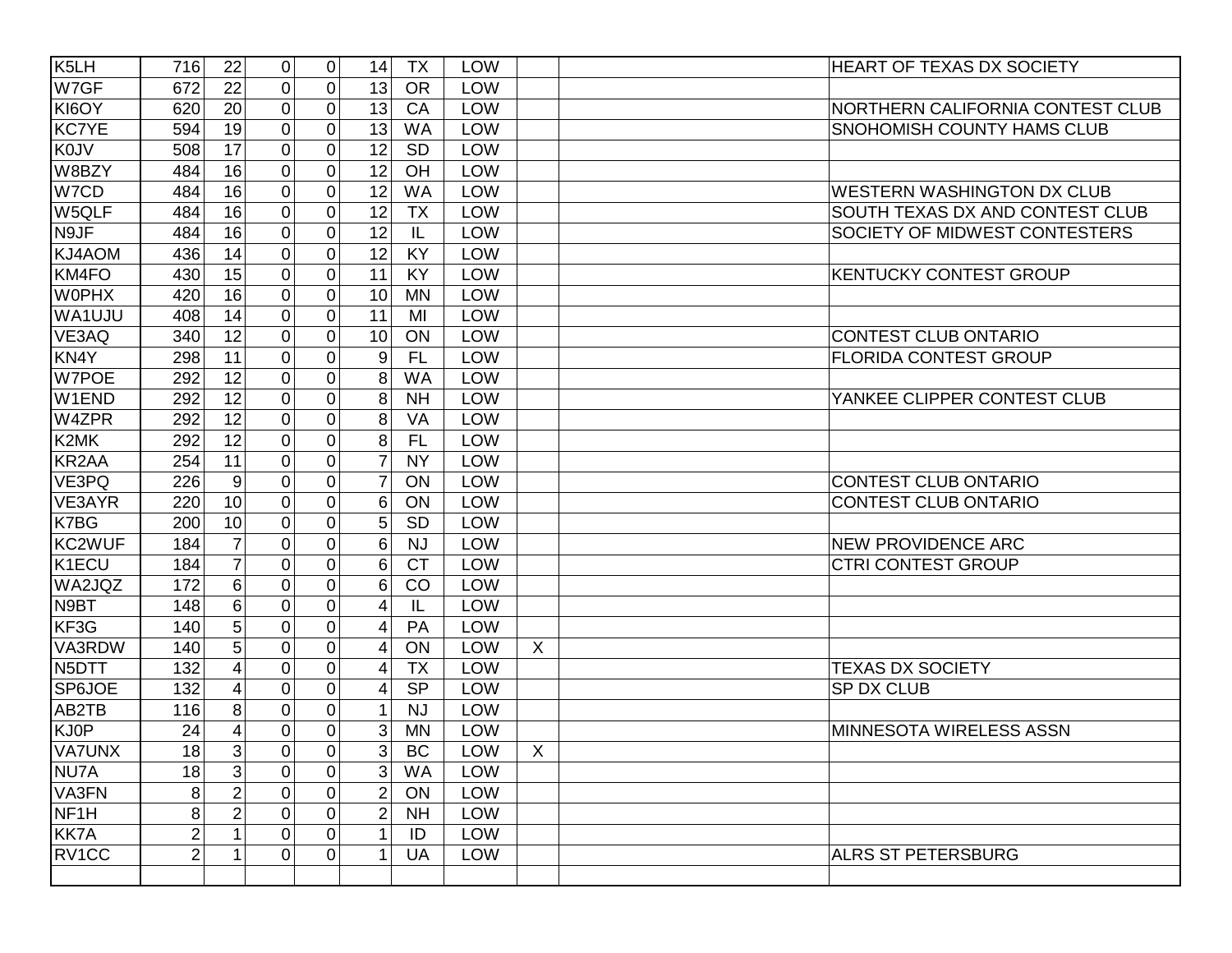| <b>NON-AZ SINGLE-OP LOW PHONE</b> |                 |                     |                 |                |                 |            |                                         |         |                  |                                             |
|-----------------------------------|-----------------|---------------------|-----------------|----------------|-----------------|------------|-----------------------------------------|---------|------------------|---------------------------------------------|
| <b>CALL</b>                       | <b>SCORE CW</b> |                     | <b>PH</b>       |                | <b>DIG MULT</b> | <b>QTH</b> | <b>POWER New</b>                        |         | <b>OPERATORS</b> | <b>Club</b>                                 |
| W7KAM                             | 352             | $\mathbf 0$         | 18              | $\mathbf 0$    | 14              | <b>MO</b>  | <b>LOW</b>                              |         |                  | SOCIETY OF MIDWEST CONTESTERS               |
| W7RTM                             | 276             | $\mathbf 0$         | $\overline{16}$ | $\mathbf 0$    | 11              | <b>OR</b>  | LOW                                     |         |                  |                                             |
| <b>ACOCU</b>                      | 250             | $\pmb{0}$           | 15              | $\mathbf 0$    | 10              | <b>MO</b>  | LOW                                     |         |                  |                                             |
| AI4DB                             | 220             | $\pmb{0}$           | 12              | $\mathbf 0$    | 10              | <b>TN</b>  | LOW                                     |         |                  | <b>TENNESSEE CONTEST GROUP</b>              |
| WA5SWN                            | 191             | $\boldsymbol{0}$    | 13              | 0              | 7               | KS         | LOW                                     |         |                  |                                             |
| WZ6ZZ                             | 190             | $\mathbf 0$         | 10              | 0              | 9               | CA         | LOW                                     |         |                  |                                             |
| WA1SAY                            | 184             | $\mathbf 0$         | 14              | $\overline{0}$ | 6               | <b>CT</b>  | LOW                                     |         |                  |                                             |
| <b>WA7SKG</b>                     | 180             | $\overline{0}$      | 10              | 0              | 8               | <b>OR</b>  | LOW                                     |         |                  |                                             |
| N7BK                              | 172             | $\pmb{0}$           | 12              | 0              | 6               | <b>WA</b>  | LOW                                     |         |                  | <b>RADIO CLUB OF REDMOND</b>                |
| <b>KC6MIE</b>                     | 149             | $\boldsymbol{0}$    |                 | 0              | $\overline{7}$  | CA         | LOW                                     |         |                  |                                             |
| KG9JP                             | 140             | $\overline{0}$      | 8               | $\Omega$       | 5               | WI         | LOW                                     |         |                  | <b>FOX CITIES ARC</b>                       |
| K5DCX                             | 130             | $\boldsymbol{0}$    | 6               | $\Omega$       | 5               | <b>AR</b>  | LOW                                     |         |                  |                                             |
| K1LOK                             | 125             | $\pmb{0}$           | 5               | 0              | 5               | UT         | LOW                                     |         |                  |                                             |
| <b>KE0QKF</b>                     | 120             | $\boldsymbol{0}$    | 5               | 0              | 4               | IA         | LOW                                     |         |                  |                                             |
| KD5JHE                            | 116             | $\mathbf 0$         | 4               | 0              | 4               | <b>MS</b>  | LOW                                     |         |                  |                                             |
| K <sub>1</sub> AUS                | 112             | $\overline{0}$      | 4               | $\Omega$       | 3               | MT         | LOW                                     |         |                  |                                             |
| <b>VE9RLW</b>                     | 109             | $\mathbf 0$         | 3               | 0              | 3 <sup>1</sup>  | <b>NB</b>  | LOW                                     | X       |                  |                                             |
| KF5RUW                            | 35              | $\pmb{0}$           | 7               | 0              | 5               | <b>TX</b>  | LOW                                     |         |                  |                                             |
| <b>WA3NEQ</b>                     | 30              | $\boldsymbol{0}$    | 6               | 0              | 5               | PA         | LOW                                     |         |                  |                                             |
| <b>NOHDR</b>                      | 30              | $\overline{0}$      | 6               | $\Omega$       | 5               | <b>MN</b>  | LOW                                     |         |                  |                                             |
| N0ZTO                             | 25              | $\boldsymbol{0}$    | 5               | $\Omega$       | 5               | CO         | LOW                                     |         |                  |                                             |
| KK4BZ                             | 25              | $\pmb{0}$           | 5               | 0              | 5               | VA         | LOW                                     |         |                  | <b>HERITAGE HUNT HAMS</b>                   |
| K6BBQ                             | 25              | $\boldsymbol{0}$    | 5               | 0              | 5               | CA         | LOW                                     |         |                  |                                             |
| K9WPV                             | 25              | $\pmb{0}$           | 5               | 0              | 5               | IN         | LOW                                     |         |                  | <b>GOSHEN AMATEUR RADIO CLUB</b>            |
| KEOTHJ                            | 16              | $\pmb{0}$           | 4               | 0              | 4               | <b>ND</b>  | LOW                                     |         |                  |                                             |
| W1AM                              | 16              | $\boldsymbol{0}$    | 4               | 0              | 4               | GA         | LOW                                     |         |                  |                                             |
| AJ6CE                             | 16              | $\pmb{0}$           | 4               | 0              | 4               | CA         | LOW                                     |         |                  |                                             |
| N <sub>1</sub> XL                 | 9               | $\boldsymbol{0}$    | 3               | 0              | 3               | <b>NC</b>  | LOW                                     |         |                  |                                             |
| KA4FVE                            | 9               | $\pmb{0}$           | 3               | 0              | 3 <sup>1</sup>  | SC         | LOW                                     |         |                  | <b>GSARC</b>                                |
| KC1DWP                            | 1               | $\mathbf 0$         |                 | 0              | 1               | <b>TN</b>  | LOW                                     |         |                  | <b>TENNESSEE CONTEST GROUP</b>              |
| KD4QMY                            |                 | $\pmb{0}$           | 1               | 0              | 1               | GA         | LOW                                     |         |                  | SOUTH EAST CONTEST CLUB                     |
| KG2E                              |                 | $\mathsf{O}\xspace$ |                 | $\pmb{0}$      | 1 <sup>1</sup>  | KY         | LOW                                     |         |                  |                                             |
| N <sub>2</sub> MTG                |                 | $\overline{0}$      |                 | 0              | 1               | <b>NY</b>  | LOW                                     |         |                  | <b>HUDSON VALLEY CONTESTERS &amp; DXERS</b> |
| K5ELF                             |                 | $\pmb{0}$           | 1               | 0              | 1               | <b>TX</b>  | LOW                                     |         |                  |                                             |
| K0OIL                             | 0               | $\overline{0}$      | 0               | 0              | 0               | <b>WA</b>  | <b>LOW</b>                              | $\sf X$ |                  | RADIO CLUB OF REDMOND                       |
|                                   |                 |                     |                 |                |                 |            |                                         |         |                  |                                             |
| NON-AZ SINGLE-OP QRP CW           |                 |                     |                 |                |                 |            |                                         |         |                  |                                             |
|                                   |                 |                     |                 |                |                 |            | CALL SCORE CW PH DIG MULT QTH POWER New |         | <b>OPERATORS</b> | <b>Club</b>                                 |